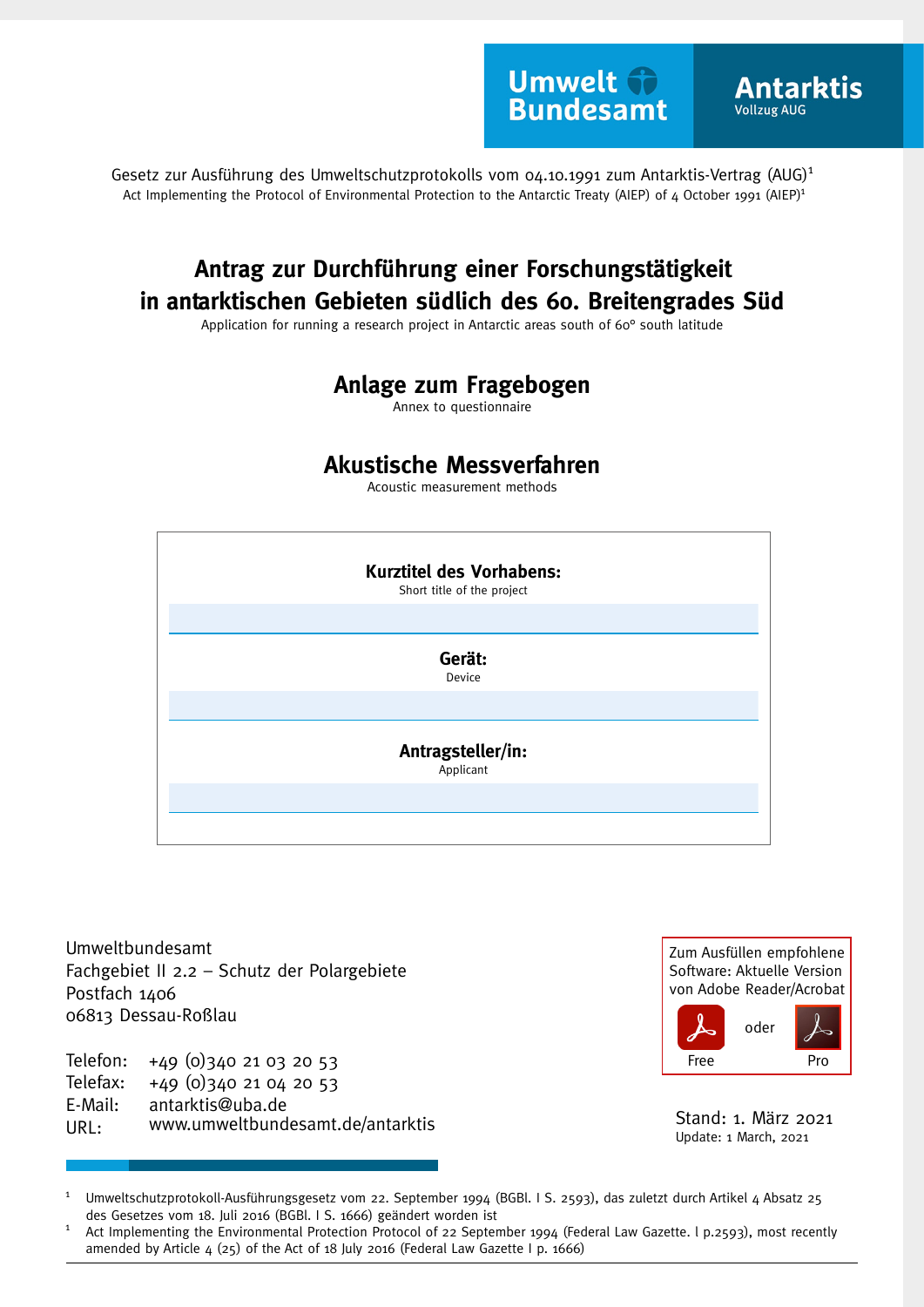### **Angaben zum Gerät Information on the device 1**

#### Name des Gerätes: Name of the device 1.1

Wurden dem Umweltbundesamt Angaben zu dem akustischen Gerät bereits in Anträgen vergangener Jahre vorgelegt? 1.2

Has information on the acoustic device already been submitted to the German Environment Agency along with previous applications?



Wann und in welchen Vorhaben wurde das Gerät in den letzten fünf Jahren eingesetzt? In which project and when has the device been used in the last five years? 1.3

| <b>Jahr/Saison</b><br>Year/Seasons | <b>Antragsteller/in</b><br>Applicant | Vorhaben<br>Project |
|------------------------------------|--------------------------------------|---------------------|
|                                    |                                      |                     |
|                                    |                                      |                     |
|                                    |                                      |                     |
|                                    |                                      |                     |
|                                    |                                      |                     |
|                                    |                                      |                     |
|                                    |                                      |                     |

### **Gerätebeschreibung 2**

**Description of the device**

#### **Schiffsgestützter Einsatz 2.1**

Ship-based operation

# Findet ein schiffsgestützer Einsatz statt?

Will a ship-based operation applicated?

| Ja  | Nein           |
|-----|----------------|
| Yes | N <sub>0</sub> |

Bitte fügen Sie die Herstellerbeschreibung bei. Please include manufacturer's instructions.

### 2.1.1 Ist das Gerät schiffsintegriert? I Is the device installed aboard?

 $\Box$  Ja Yes **Nein** No

2.1.2 Ort der Anbringung am Schiff/Art der Ausbringung (bei geschleppten Systemen Tauch- oder Einsatztiefe):

Where aboard is the device installed/How is the device launched (if the device is towed, please indicate depth)?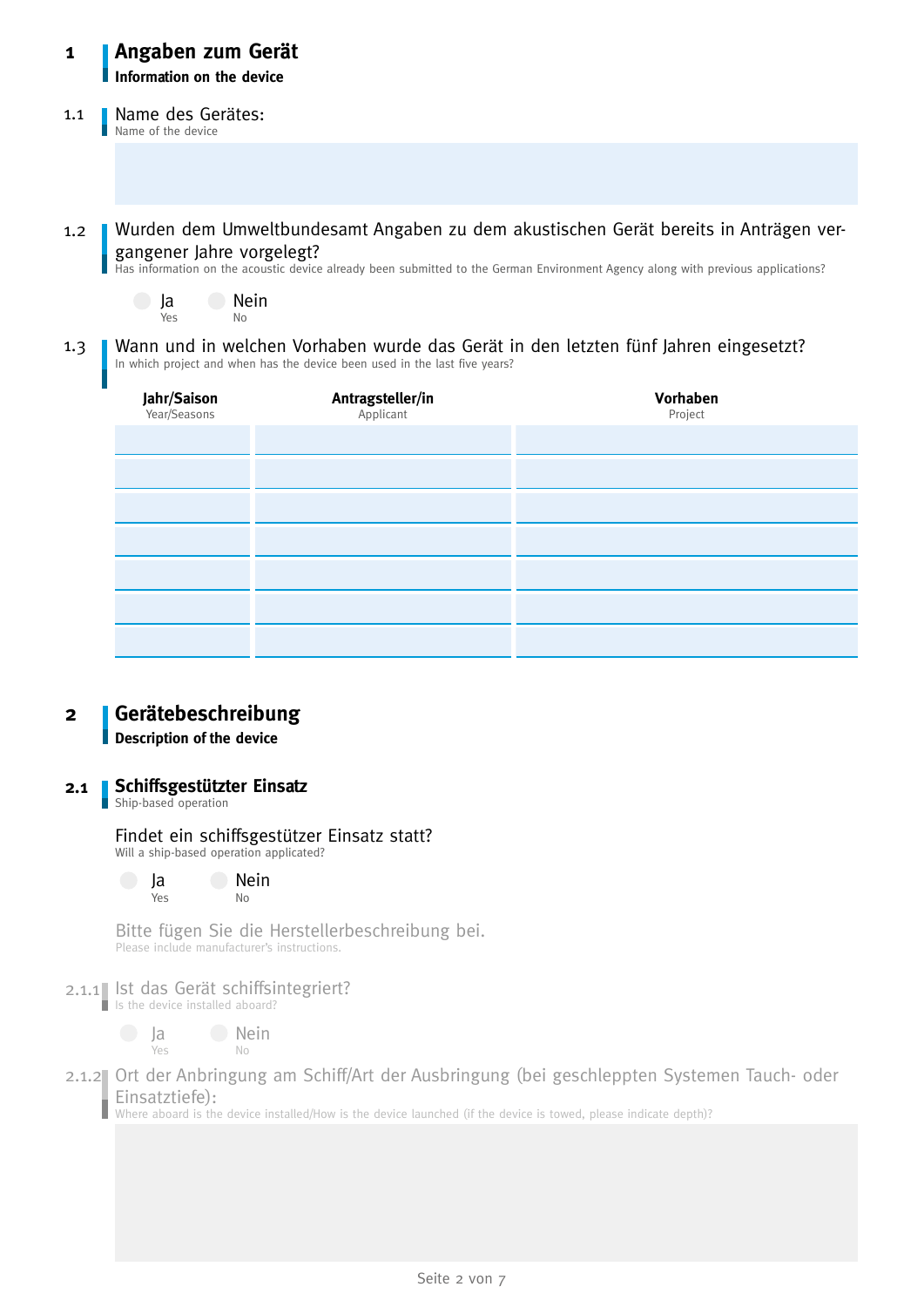| 2.1.3 Wandlerabmessungen (aktive Schallwandlerfläche; für die Berechnung des Nahfeldes: Durch-<br>messer bei kreisförmigen bzw. Länge und Breite bei rechteckigen Geräten):<br>Transducer dimensions (active sound transducer area; for the calculation of near-field, please indicate the diameter for circular transducers,<br>and length and width for rectangular transducers |
|-----------------------------------------------------------------------------------------------------------------------------------------------------------------------------------------------------------------------------------------------------------------------------------------------------------------------------------------------------------------------------------|
|                                                                                                                                                                                                                                                                                                                                                                                   |
| 2.1.4 Länge des Signals, Signalwiederholungsrate und in diesem Vorhaben geplante Betriebsart<br>(z. B. Einzelstrahl oder Mehrstrahl, Sweep, FM):<br>Signal duration and repetition rate, operation mode planned for this project (e.g. single or multibeam, sweep, FM)                                                                                                            |
|                                                                                                                                                                                                                                                                                                                                                                                   |
| 2.1.5 Sendeverfahren (z. B. linear-akustisch, parametrisch, Sparker, Airgun, Vibroseismik):<br>Transmission mode (e.g. linear-acoustic, parametric, sparker, airgun, vibroseismic)                                                                                                                                                                                                |
|                                                                                                                                                                                                                                                                                                                                                                                   |
| 2.1.6 Länge der Messprofile:<br>Length of measuring profile                                                                                                                                                                                                                                                                                                                       |
|                                                                                                                                                                                                                                                                                                                                                                                   |
| 2.1.7 Amplituden- oder Leistungsdichtespektren der Sendesignale (ggf. beim Hersteller abfordern):<br>Amplitude or power density spectrum of transmitter signals (to be requested from manufacturer if necessary)                                                                                                                                                                  |
|                                                                                                                                                                                                                                                                                                                                                                                   |
| 2.1.8 Quellschallpegel/maximaler Schalldruckpegel (wenn einstellbar Minimalwerte; bei parametri-<br>schen Systemen Pegel der Primär- und Sekundärfrequenzen):<br>Sound source level/maximum sound pressure level (if feasible, please give minimum levels; in parametric systems, please indicate level of<br>primary and secondary frequencies)                                  |
|                                                                                                                                                                                                                                                                                                                                                                                   |
|                                                                                                                                                                                                                                                                                                                                                                                   |
| 2.1.9 Frequenzbereiche max. Amplitude:<br>Frequency range of maximum amplitude                                                                                                                                                                                                                                                                                                    |
|                                                                                                                                                                                                                                                                                                                                                                                   |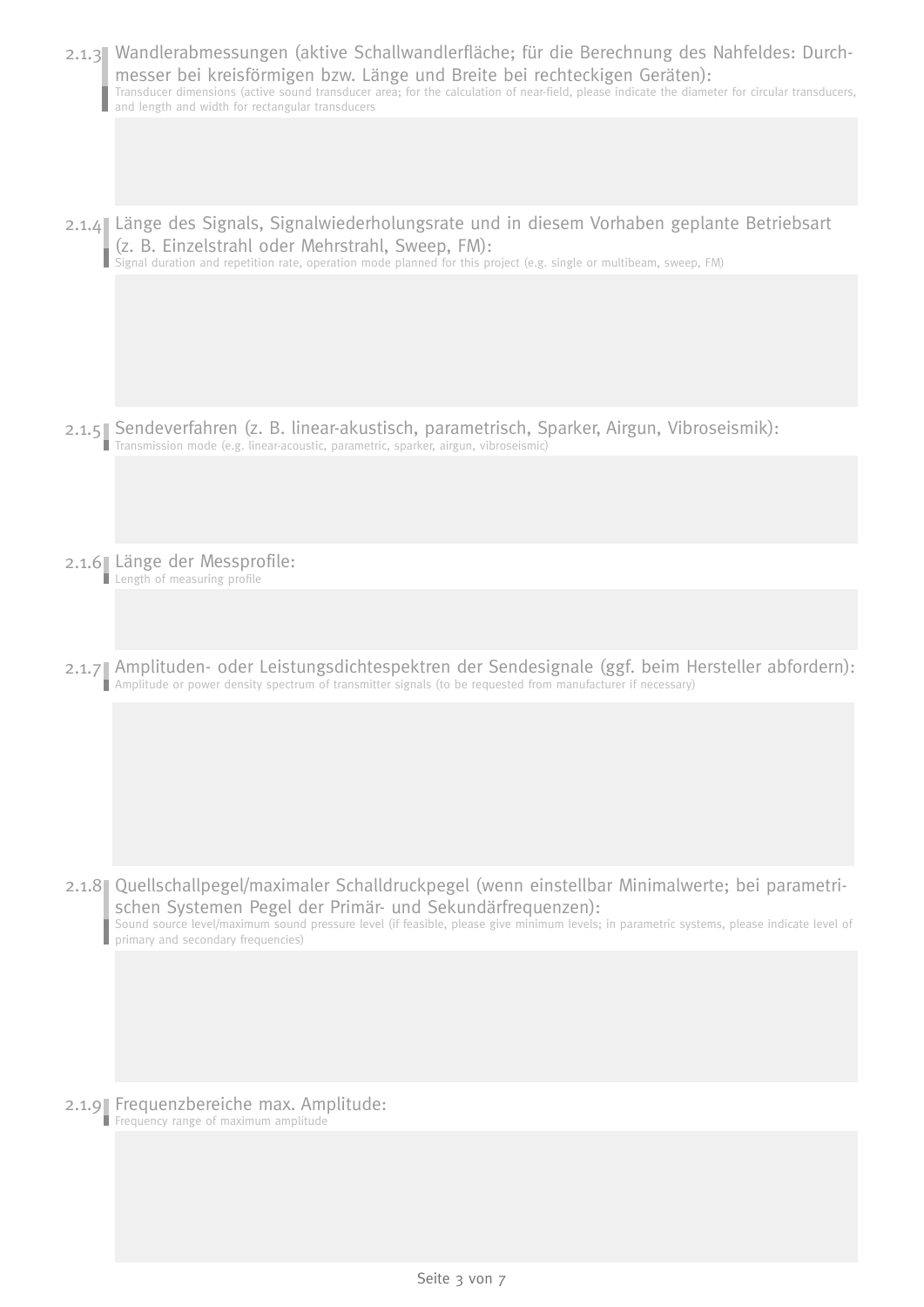|                  | 2.1.10 Richtcharakteristik, z. B. ausgedrückt durch den Richtungsgrad, Öffnungswinkel, Bünde-<br>lungsmaß und Nebenmaß, ggf. Ergänzung durch Diagramm des Herstellers:<br>Directivity pattern, e.g expressed by the directivity function, half intensity beam width, directivity index and first side lobe level, supple-<br>mented if possible by the diagram furnished by the manufacturer                                                                                                                                                 |
|------------------|----------------------------------------------------------------------------------------------------------------------------------------------------------------------------------------------------------------------------------------------------------------------------------------------------------------------------------------------------------------------------------------------------------------------------------------------------------------------------------------------------------------------------------------------|
|                  |                                                                                                                                                                                                                                                                                                                                                                                                                                                                                                                                              |
| 2.2 <sub>2</sub> | Landgestützter Einsatz                                                                                                                                                                                                                                                                                                                                                                                                                                                                                                                       |
|                  | Land-based operations<br>Findet ein landgestützer Einsatz statt?                                                                                                                                                                                                                                                                                                                                                                                                                                                                             |
|                  | Will a land-based operation applicated?<br>Nein<br>Ja                                                                                                                                                                                                                                                                                                                                                                                                                                                                                        |
|                  | No<br>Yes                                                                                                                                                                                                                                                                                                                                                                                                                                                                                                                                    |
|                  | Bitte fügen Sie die Herstellerbeschreibung bei.<br>Please include manufacturer's instructions.                                                                                                                                                                                                                                                                                                                                                                                                                                               |
|                  | 2.2.1 Länge des Signals, Signalwiederholungsrate und in diesem Vorhaben geplante Betriebsart<br>(z. B. Sweep, FM)<br>Signal duration and repetition rate, operation mode planned for this project (e.g. sweep, FM)                                                                                                                                                                                                                                                                                                                           |
|                  |                                                                                                                                                                                                                                                                                                                                                                                                                                                                                                                                              |
|                  |                                                                                                                                                                                                                                                                                                                                                                                                                                                                                                                                              |
|                  |                                                                                                                                                                                                                                                                                                                                                                                                                                                                                                                                              |
|                  |                                                                                                                                                                                                                                                                                                                                                                                                                                                                                                                                              |
|                  |                                                                                                                                                                                                                                                                                                                                                                                                                                                                                                                                              |
| п                | 2.2.2 Sendeverfahren (z. B. Vibroseismik)<br>Transmission mode (e.g. vibroseismic)                                                                                                                                                                                                                                                                                                                                                                                                                                                           |
|                  |                                                                                                                                                                                                                                                                                                                                                                                                                                                                                                                                              |
|                  | 2.2.3 Länge der Messprofile<br>Length of measuring profile                                                                                                                                                                                                                                                                                                                                                                                                                                                                                   |
|                  |                                                                                                                                                                                                                                                                                                                                                                                                                                                                                                                                              |
|                  |                                                                                                                                                                                                                                                                                                                                                                                                                                                                                                                                              |
| 2.2.4            | Amplituden- oder Leistungsdichtespektren der Sendesignale (ggf. beim Hersteller abfor-<br>dern): Quellschallpegel/maximaler Schalldruckpegel (wenn einstellbar auch Minimalwerte),<br>Frequenzbereiche max. Amplitude, ggf. Richtcharakteristik:<br>Amplitude or power density spectrum of transmitter signals (to be requested from manufacturer if necessary): Sound source level/<br>maximum sound pressure level (if feasible, please give minimum levels;), frequency range of maximum amplitude, directivity pattern if<br>applicable) |
|                  |                                                                                                                                                                                                                                                                                                                                                                                                                                                                                                                                              |
|                  |                                                                                                                                                                                                                                                                                                                                                                                                                                                                                                                                              |
|                  |                                                                                                                                                                                                                                                                                                                                                                                                                                                                                                                                              |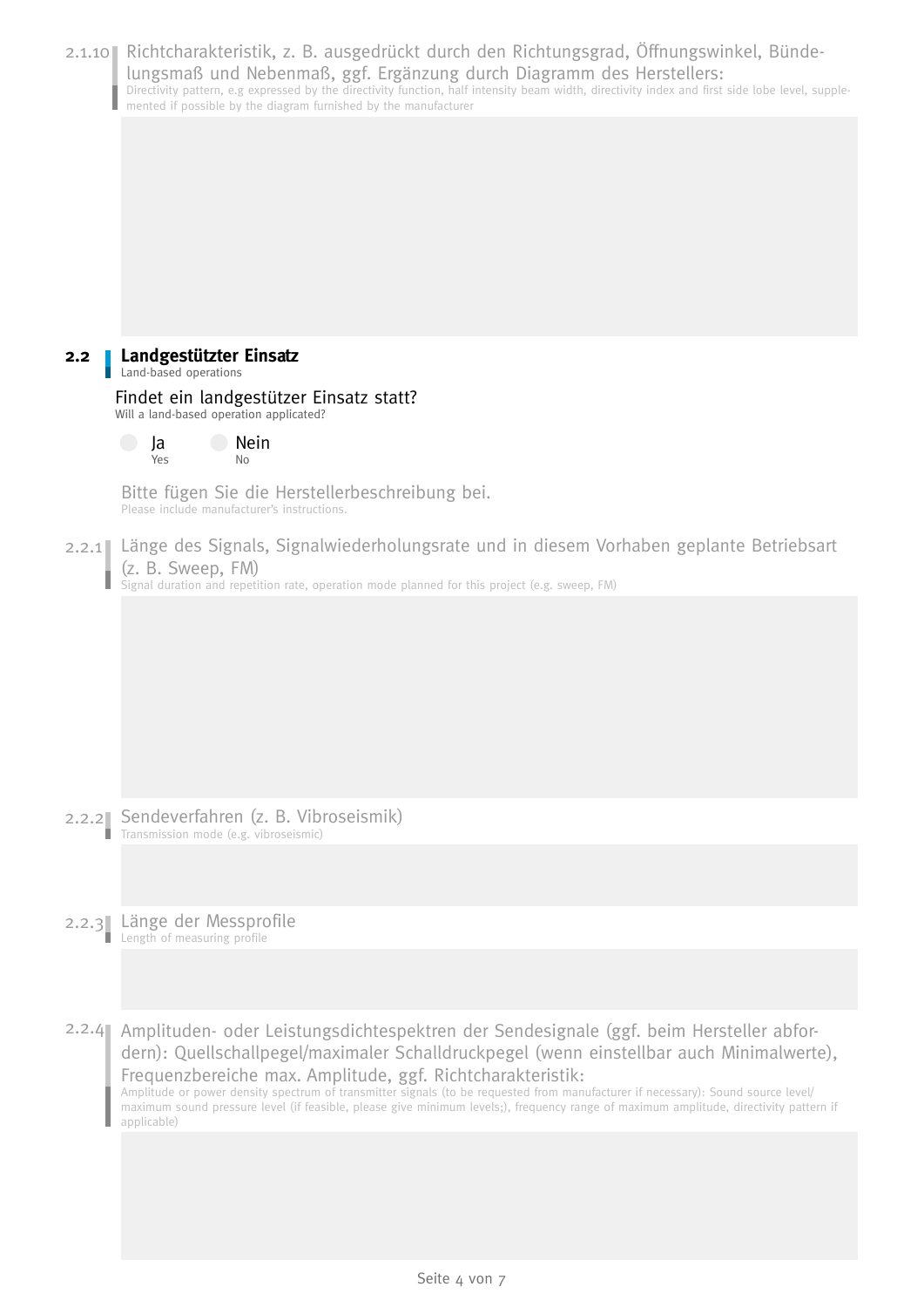### **Angaben zum Einsatzort des Gerätes Information on operational area of the device 3**

**Bei schiffsgestützen Tätigkeiten**

- Bei schiffsges **3.1**
- 3.1.1 Bitte ergänzen Sie ggfs. gerätespezifische Details zu den im Haupt-Fragebogen genannten Einsatzgebieten (falls notwendig auch als Anlage): If applicable, please add device-specific details of the operational areas mentioned in the main questionnaire (if necessary as attachment)

**Einsatzgebiet** Operational area **eisfrei/ eisbedeckt** Ice-free/ ice-covered **Wassertiefen** Distance to Water depths coast (sm, km) shelf (sm, km) **Entfernung Entfernung zur zur Küste Schelfeiskante** Distance to ice frei bdeckt frei bdeckt

frei bdeckt

3.1.2 Bitte beschreiben Sie bekannte oder zu erwartende Wassertemperatur- und Schallgeschwindigkeitsprofile der Messgebiete während des Messzeitraumes (z. B. CTD-Profile): Please describe known or expected water temperatures and sound velocity profiles in research areas during planned measurement periods (e.g. CTD profiles):

- **Bei landgestützen Tätigkeiten 3.2** I Land-based activities
- 3.2.1 Bitte ergänzen Sie ggfs. gerätespezifische Details zu den im Haupt-Fragebogen genannten Einsatzgebieten (falls notwendig auch als Anlage): I

If applicable, please add device-specific details of the operational areas mentioned in the main questionnaire (if necessary as attachment):

| Einsatzgebiet<br>Operational area | Eismächtigkeit Koordinaten<br>Ice thickness | Länge/Breite<br>Coordinates<br>longitude/latitude | Entfernung zur Küste/<br>Schelfeiskante<br>Distance to coast/<br>ice shelf (sm, km) |
|-----------------------------------|---------------------------------------------|---------------------------------------------------|-------------------------------------------------------------------------------------|
|                                   |                                             |                                                   |                                                                                     |
|                                   |                                             |                                                   |                                                                                     |
|                                   |                                             |                                                   |                                                                                     |
|                                   |                                             |                                                   |                                                                                     |
| Seite 5 von 7                     |                                             |                                                   |                                                                                     |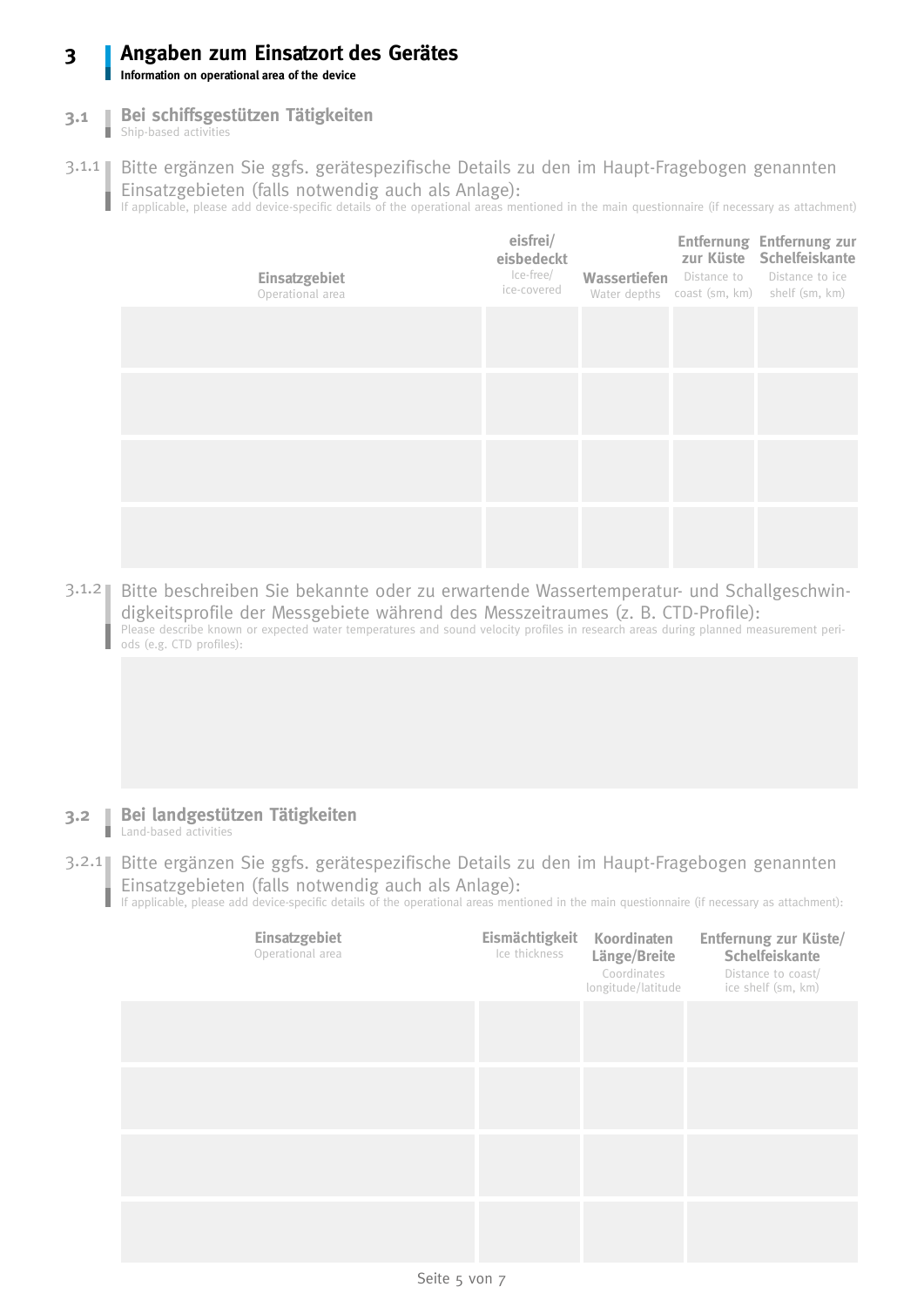3.2.2 Bitte beschreiben Sie weitere charakteristische Eigenschaften des Messgebietes (z. B. zu erwartende Schallgeschwindigkeiten im Untergrund) und mögliche alternative Einsatzorte: Please describe further characteristics of the research area (e.g. expected acoustic velocity in the subsurface) and possible alternative operational areas:

### **Anwendungen 4**

**Use** 

#### **Beschreibung der Messkampagne 4.1**

Description of field campaign

Bitte beschreiben Sie die Messkampagne (Gesamtdauer, Tageszeit, Einzelmessungen oder Transekte; Abstand und Länge der Transektlinien, Messpausen, Angaben zum gleichzeitigen Betrieb mehrerer akustischer Anlagen usw.):

Please describe the field campaign (overall duration, time of day, individual measurements or transects; distance and lengths of transect lines, intermissions, data on parallel operation of various (hydro-)acoustic devices etc.):

Beschreiben Sie bitte ebenfalls die Rahmenbedingungen für die geplanten Messungen während der Fahrt. Sind Wiederholungsmessungen geplant? Bei welchen Schiffsgeschwindigkeiten wird das akustische Messgerät eingesetzt (Schiffsgeschwindigkeit bei Profilfahrten)? Bitte nehmen Sie Bezug auf die oben genannten Einsatzgebiete und beachten Sie, dass alle Angaben die gesamte Fahrt berücksichtigen sollen (d. h. den Zeitraum von der Einfahrt in das Vertragsgebiet bis zum Verlassen des Vertragsgebietes).  $4.1.1$ 

Please describe the measurements en route: How, when, and how long (including repetition measurements) will the acoustic device be used and at which speed of the ship (speed of vessel during profiling cruises)? Please refer to operational areas listed above and take into account that the information shall cover the complete cruise (from entering till leaving the Treaty Area):